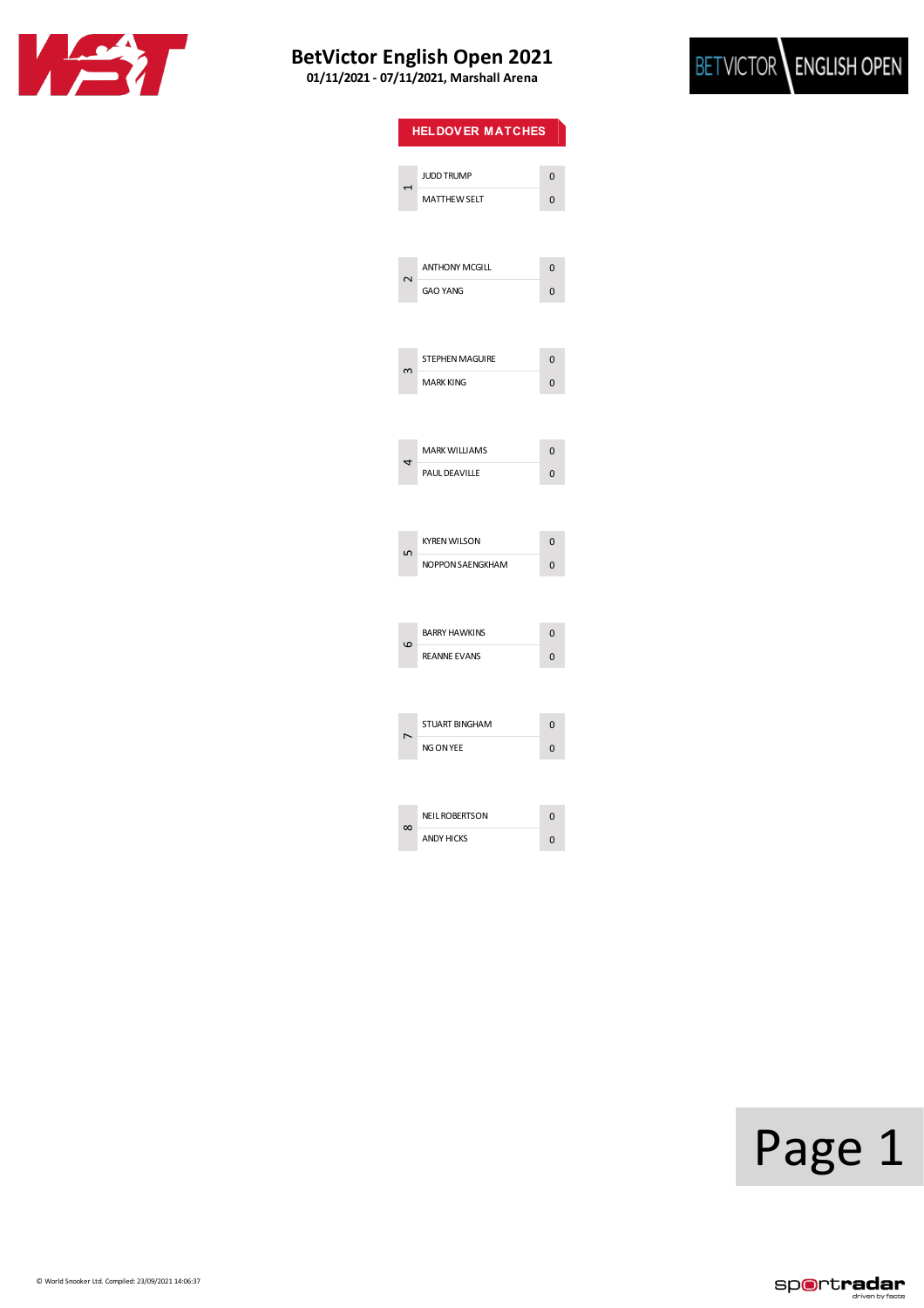



| <b>HELDOVER MATCHES</b> |                      |   |
|-------------------------|----------------------|---|
|                         | RONNIE O'SULLIVAN    | 0 |
| ٥                       | DAVID LILLEY         | 0 |
|                         |                      |   |
| 으                       | <b>JACK LISOWSKI</b> | 0 |
|                         | <b>MARK JOYCE</b>    | 0 |
|                         |                      |   |
|                         | <b>MARK ALLEN</b>    | 0 |
|                         | <b>LUCA BRECEL</b>   | 0 |
|                         |                      |   |
| ⊴                       | <b>SHAUN MURPHY</b>  | 0 |
|                         | <b>DUANE JONES</b>   | 0 |
|                         |                      |   |
| $\mathfrak{u}$          | JOHN HIGGINS         | 0 |
|                         | ZHAO JIANBO          | 0 |
|                         |                      |   |
| 4                       | OLIVER SYKES         | 0 |
|                         | <b>ALLANTAYLOR</b>   | 0 |
|                         |                      |   |
|                         | <b>DING JUNHUI</b>   | 0 |
|                         | <b>ANDREW PAGETT</b> | 0 |
|                         |                      |   |
| $\frac{6}{1}$           | YAN BINGTAO          | O |
|                         | <b>AARON HILL</b>    | 0 |
|                         |                      |   |
|                         | <b>MARK SELBY</b>    | 0 |
|                         | <b>SANDERSON LAM</b> | 0 |

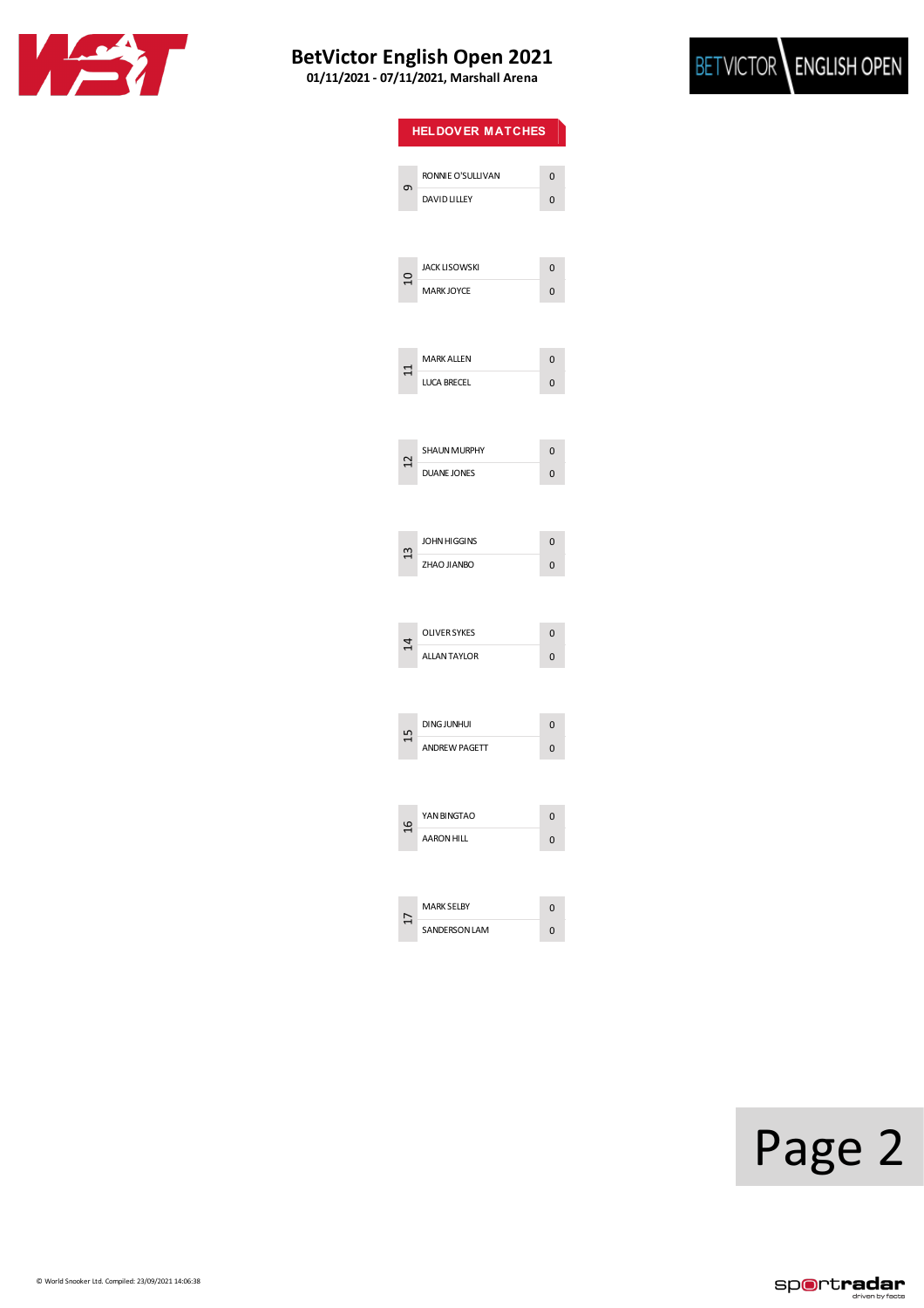





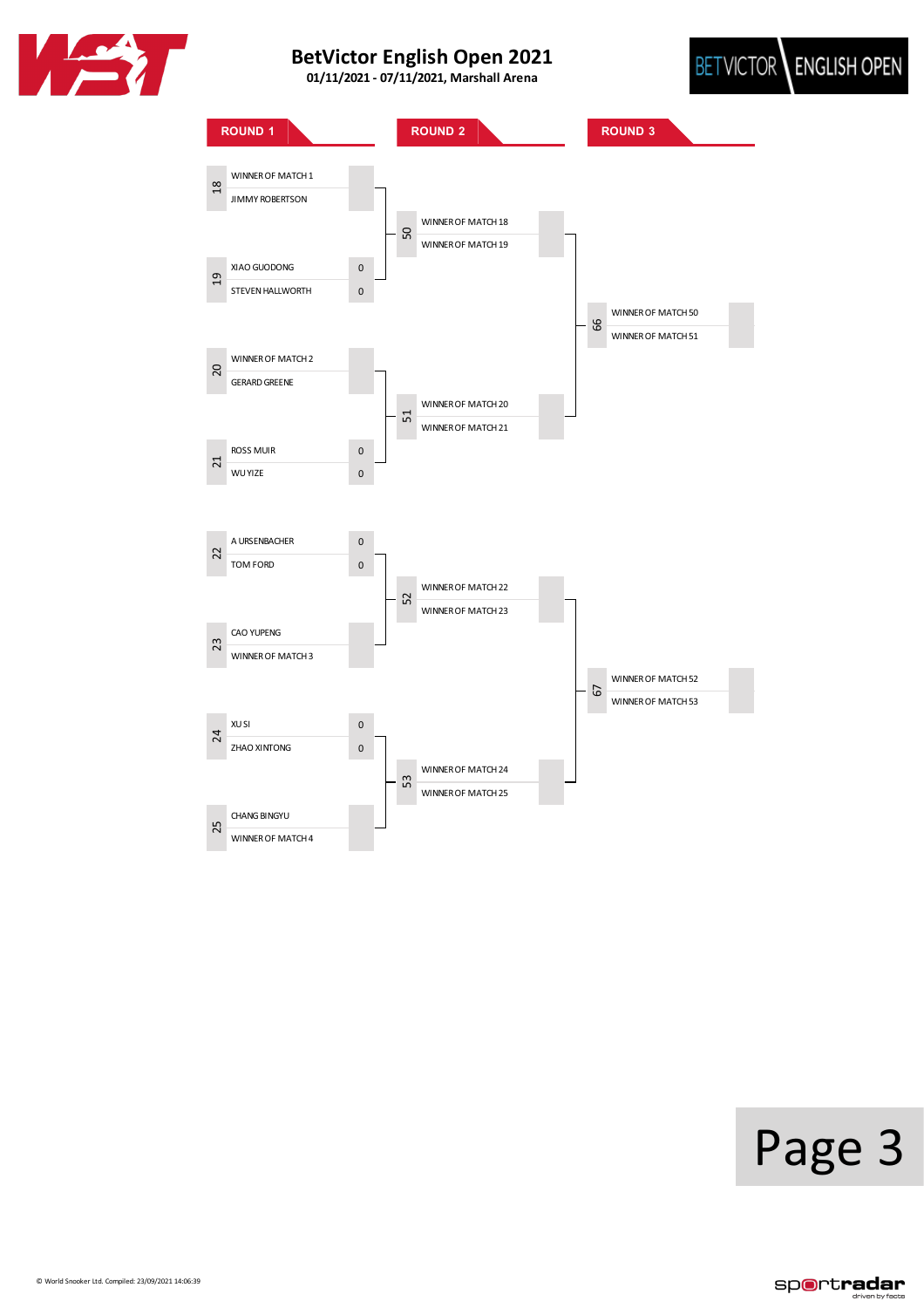





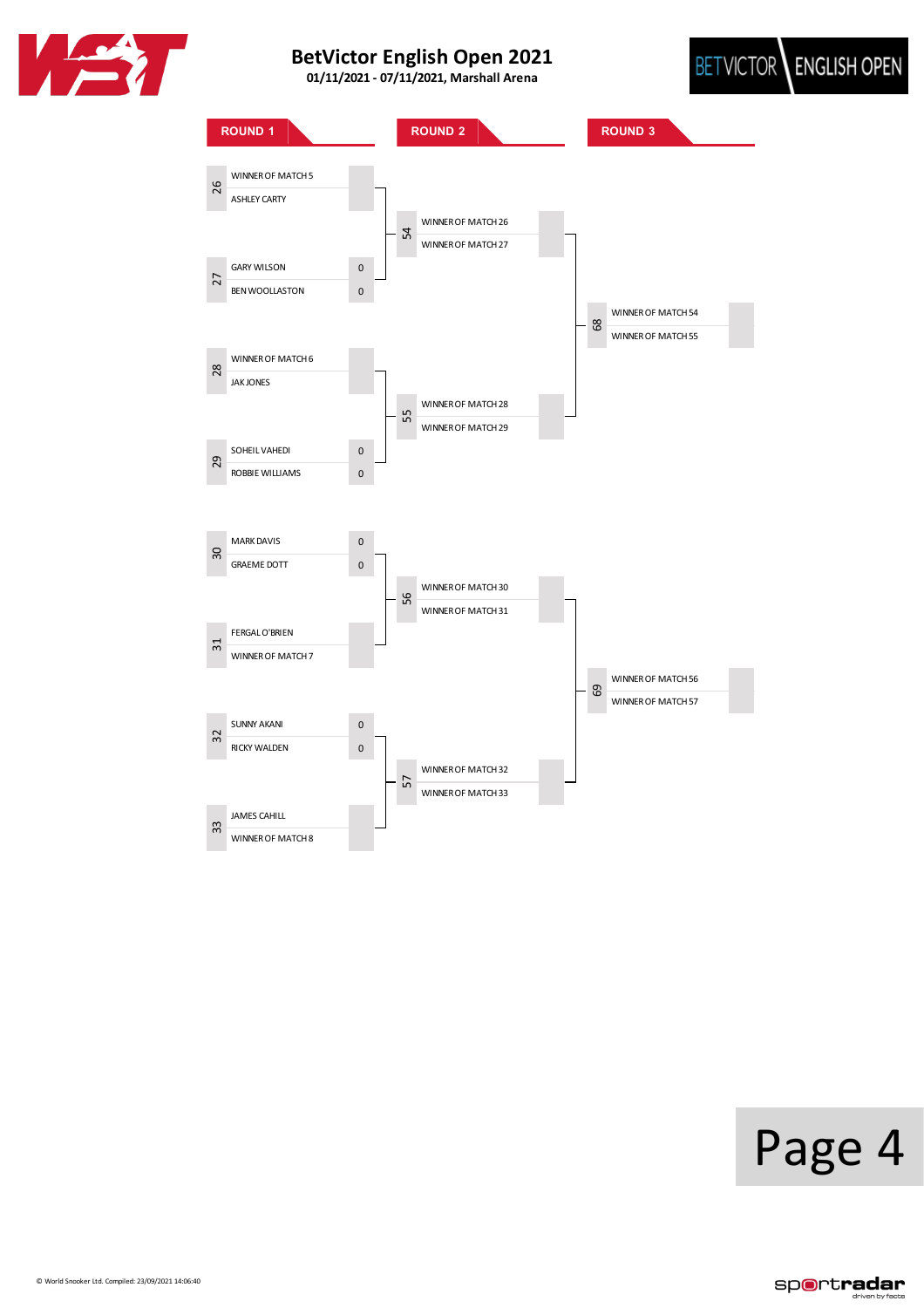





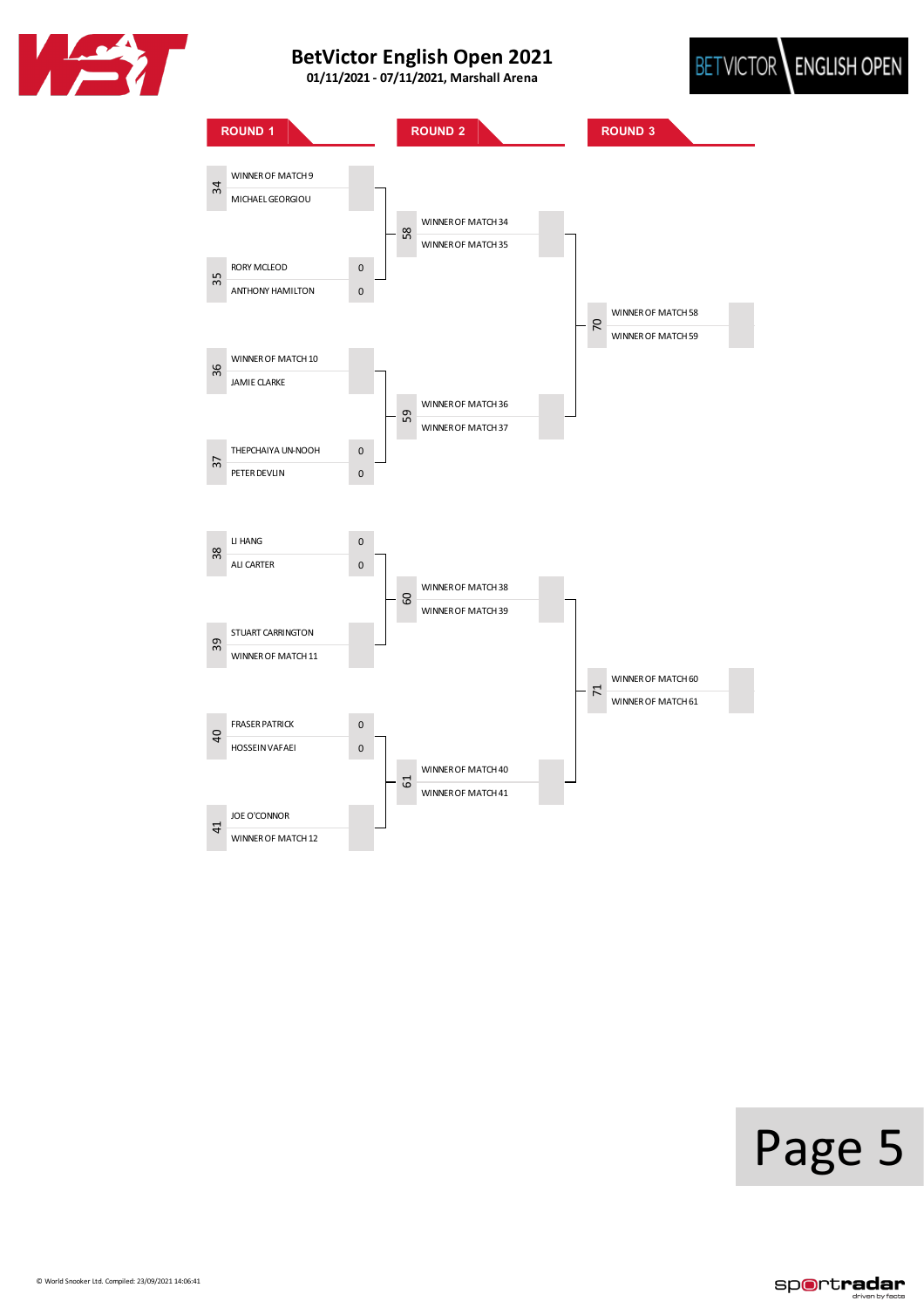